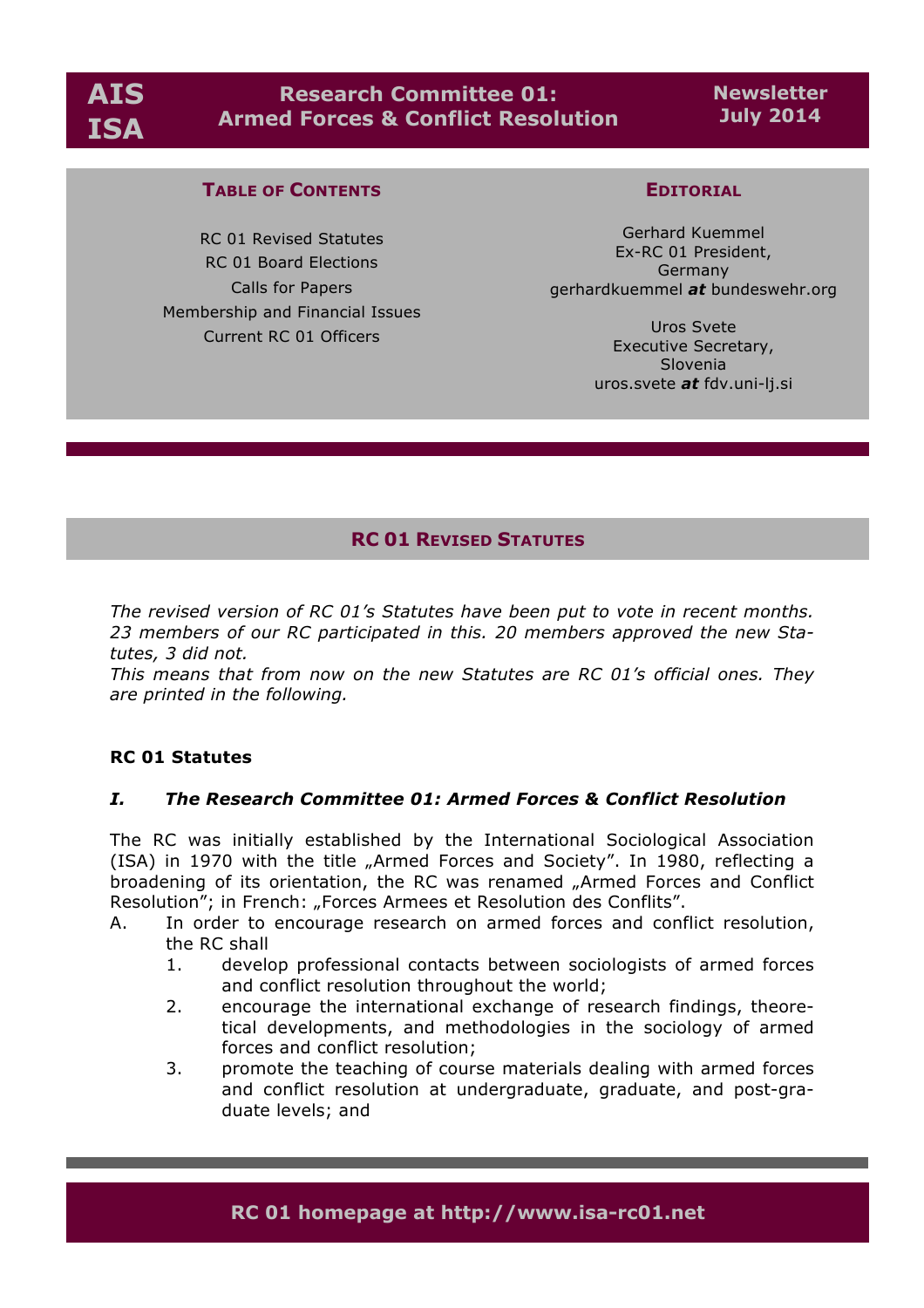

- 4. promote international meetings and research collaboration in the field of armed forces and conflict resolution.
- B. In accordance with ISA guidelines, the RC
	- 1. shall have at least one Interim Meeting between World Congresses of the ISA, and
	- 2. shall issue at least two Newsletters per year to all the members of the RC.
- C. A Business Meeting of the RC shall be held at the World Congress and at the Interim Meeting(s).

## *II. Membership*

- A. Any social scientist active in research or teaching on armed forces and conflict resolution is eligible for membership.
- B. Individuals seeking membership on the RC will inform the Executive Secretary.
- C. Members shall either be **regular members** or **affiliated members**.
	- 1. **Regular members** shall be members of both the RC and the ISA and they shall be individuals in good standing both within the RC and the ISA.
	- 2. **Affiliated members** shall be members of the RC only (i.e., they are not members of the ISA also). They shall be in good standing within the RC.
- D. All **regular and affiliated members** of the RC shall be entitled to vote as individual members in the discussions about thematic and organizational matters at the Business Meetings according to the principle "one member, one vote".
- E. All **regular and affiliated members** of the RC shall be entitled to
	- 1. participate in the scientific activities of the RC; and
	- 2. receive the newsletter issued by the RC free of charge.
- F. All regular and affiliated members of the RC shall be obliged to
	- 1. uphold the present Statutes of the RC and to adhere to the stipulations of the present Statutes;
	- 2. conscientiously fulfil the tasks entrusted to them by the Business Meeting or other bodies of the RC; and
	- 3. pay their fee for the respective period (i.e. 4 years). Such dues will be used to cover the administrative costs of the RC.

### *III. Officers*

- A. The officers of the RC shall consist of
	- 1. a President,
	- 2. three Vice-Presidents,
	- 3. an Executive Secretary/Treasurer, and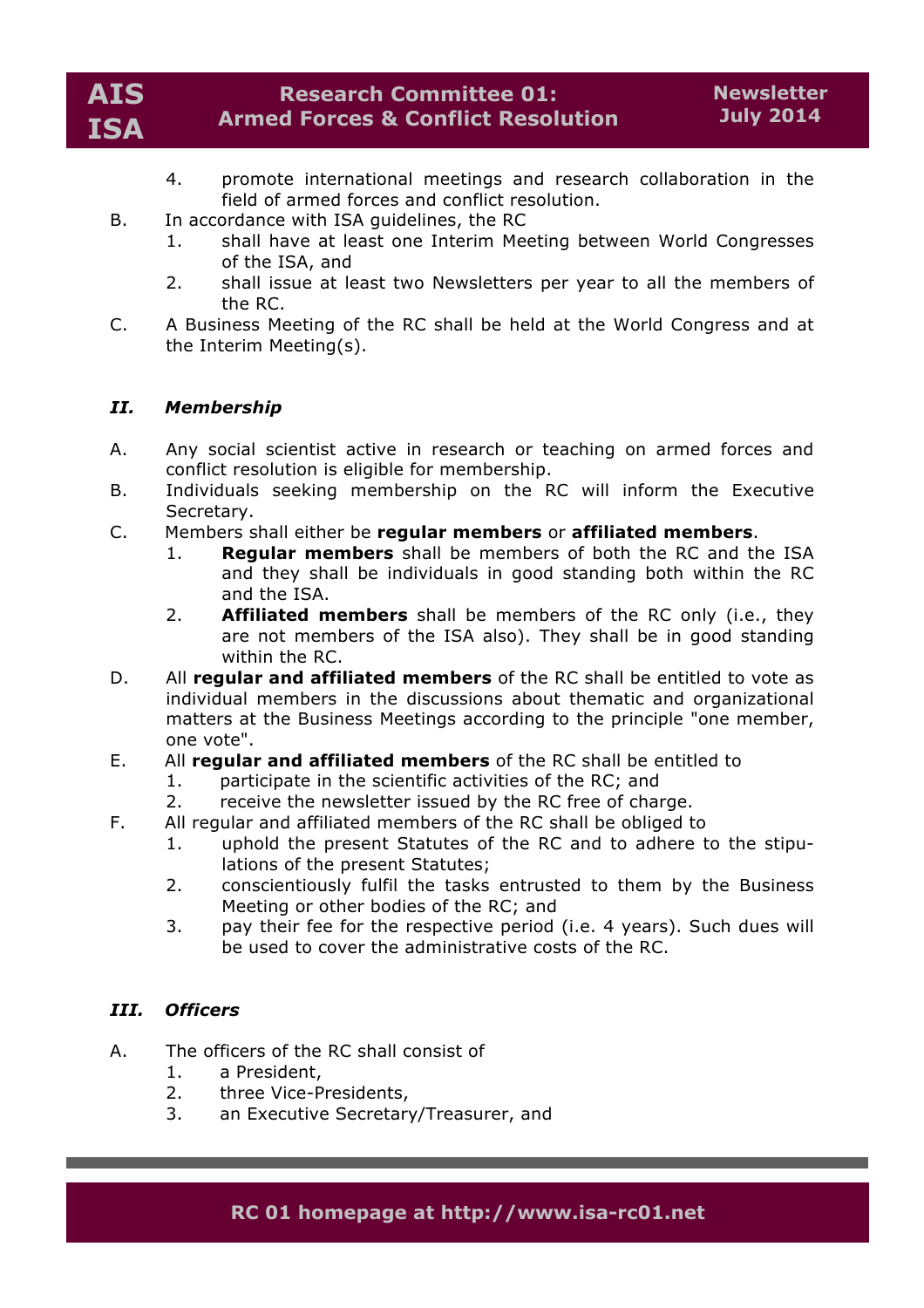- 4. six to eight Executive Committee Members.
- B. The officers collectively are hereafter referred to as the Executive Board.
	- 1. Eligible for serving in the Executive Board are **regular** members in good standing of both the ISA and the RC.
	- 2. The officers shall serve a term of four years.
	- 3. The term shall be one from one quadrennial World Congress of Sociology to the next.
	- 4. The officers must be **regular** members in good standing of both the ISA and the RC throughout their term of office.
	- 5. Officers may serve more than one term. It is recommended that they do not serve more than two terms consecutively.

## *IV. Responsibilities*

- A. The President
	- 1. assumes overall responsibility for the functioning of the RC and assumes major responsibility for the conference programs of the RC at the ISA's World Congresses and at the Interim Meetings of the RC.
	- 2. identifies, in consultation with the Executive Board, the theme for at least one Interim Meeting between World Congresses and takes responsibility for the organization or co-organization of these inter-Congress meetings.
	- 3. aims for the publication of the conference papers of the RC.
	- 4. serves as the RC's delegate to the ISA Research Council and other organizations (for alternate see section on Vice-Presidents).
- B. In the case of the death, incapacitation, resignation, or other inability of the incumbent to carry out the responsibilities of the office of the President, one of the members of the Executive Board, identified by the Executive Board, will assume the responsibilities of the President.
- C. The Executive Secretary/Treasurer
	- 1. prepares the minutes of the Business Meetings for publication in the Newsletter of the RC.
	- 2. receives the members' dues if necessary, in cooperation with the ISA Secretariat – and maintains financial records and funds, as well as an up-to-date membership list.
	- 3. gives financial reports, to the Executive Board annually and to the Business Meeting biennially. The Treasurer must be discharged of his/her financial responsibilities by the Business Meetings.
	- 4. realizes the financial relations of the RC and the ISA.
- D. Together, the President and the Executive Secretary/Treasurer
	- 1. shall be responsible for the Newsletter and the website of the RC.
		- 2. prepare the application for the RC's activity grant from ISA, the report on its use, and the activity reports requested by the ISA.
		- 3. keep an institutional memory of the history and the procedures of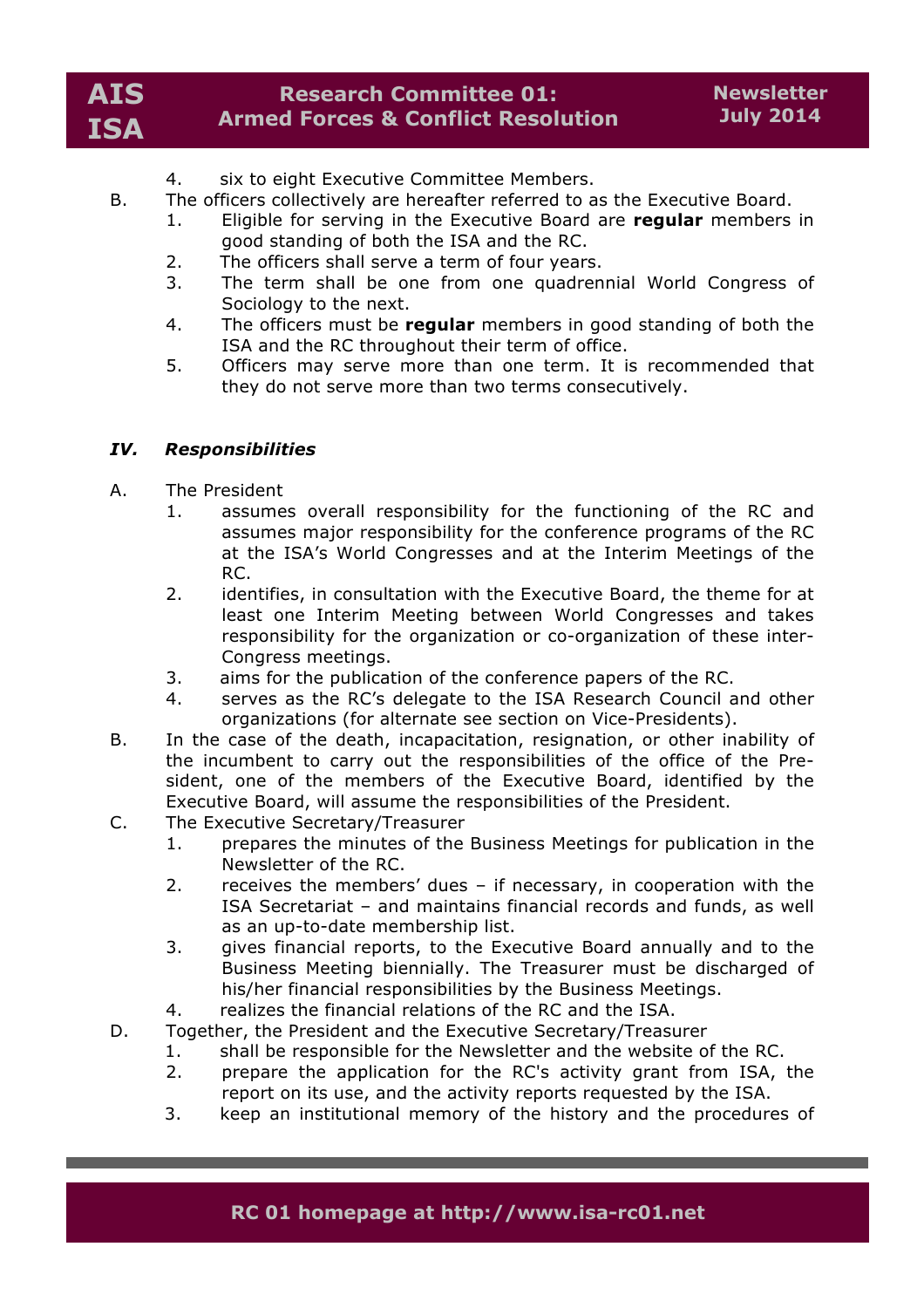the RC.

- E. The Vice-Presidents assist the President with those matters delegated by the President. This may include:
	- 1. serving as the RC's alternate delegate to the ISA Research Council.
	- 2. serving as a liaison officer to the local organizing committee of the Interim Meeting.
	- 3. assisting with regard to the RC's publications.
	- 4. promoting membership of the RC.
	- 5. identifying financial sources and raising funds.
- F. The Members of the Executive Committee assist the President with those matters delegated by the President. This may include:
	- 1. assisting in the organization of the RC's activities, events and conferences.
	- 2. promoting membership of the RC.
	- 3. seeking information to be distributed in the Newsletter and on the website of the RC.
- G. In the event of a vacancy on the Executive Board, the President in consultation with the Executive Board may appoint a replacement until the next election.

## *V. Electoral Procedures*

- A. The Executive Board of the RC is elected every four years, just prior to the ISA World Congress, for a four-year term. The term of the newly elected officers shall commence at the following World Congress.
- B. The election shall be carried out under the direction of the Nominations and Elections Committee. This Committee consists of two members of the RC who may be either regular or affiliated members.
- C. These two members of the Nominations and Elections Committee are **not** members of the current Executive Board and they are **not** standing for election, i.e. they are in fact **not eligible for nomination** to the Executive Board.
- D. The Nominations and Elections Committee is responsible for preparing the list of nominations and for conducting the elections.
- E. To ensure participation by all regular and affiliated members, the election process (including nominations) shall be done by mail, normally by e-mail. To this end, the Nominations and Elections Committee shall prepare a nominations form, to be sent to all **regular and affiliated members** at least 20 weeks before the election day.
- F. All **regular and affiliated members** of the RC shall be entitled to nominate candidates for the Executive Board.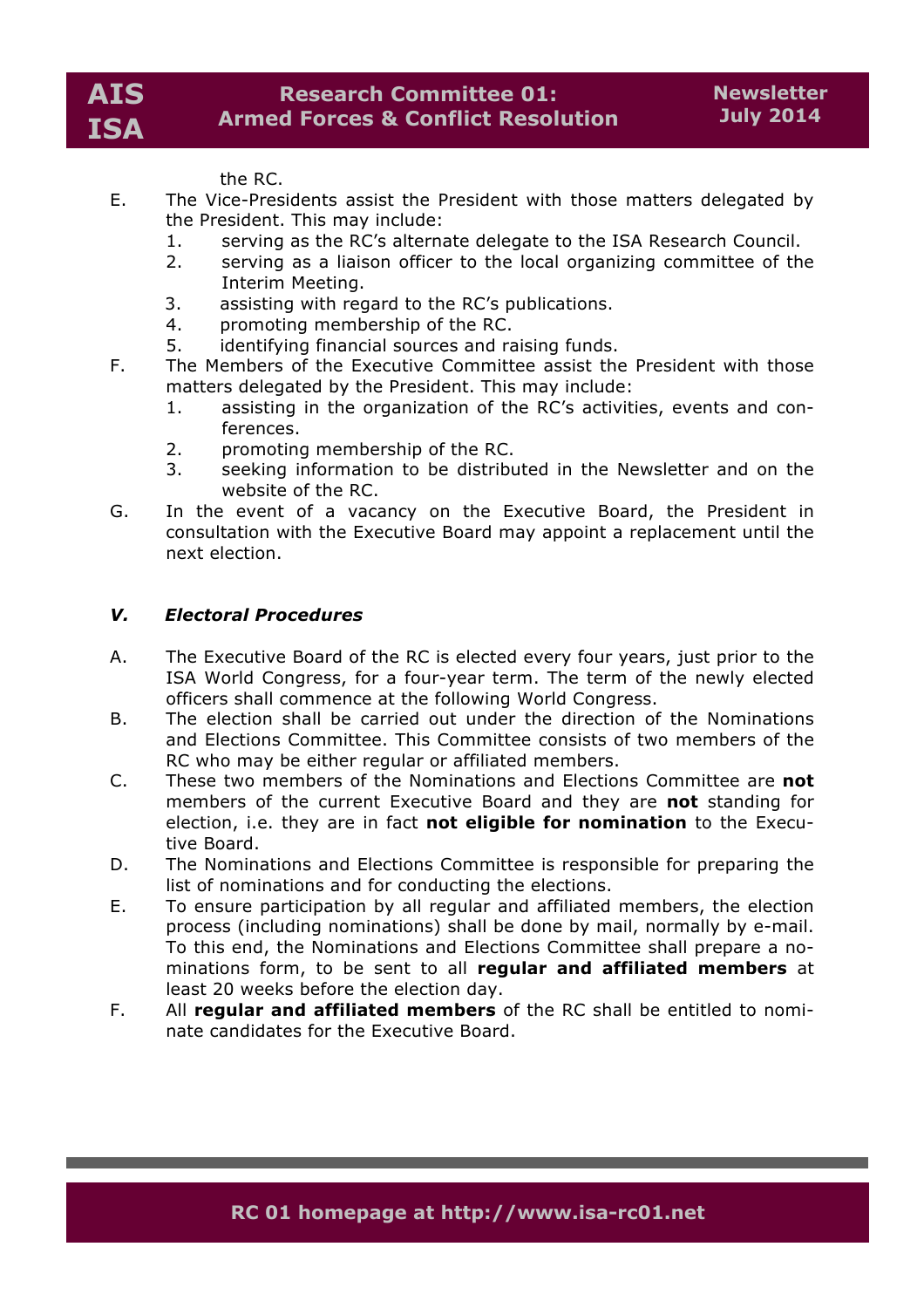- G. Potential candidates shall confirm their willingness
	- 1. to accept the respective position on the Executive Board, should they be elected, and
	- 2. to remain a regular member in good standing for the duration of the mandate.
	- 3. They shall return the nomination form to the Nominations and Elections Committee, along with a brief curriculum vitae.
- H. A member may be a candidate for more than one office, but may only serve in one office at a time.
- I. The Nominations and Elections Committee will endeavor to have at least two nominations for each position. Also, a write-in section will be present for each office. The nominations should reflect the international nature of the membership.
- J. The Nominations and Elections Committee shall prepare a ballot listing all nominated candidates (and their normal country of residence) for each position on the Executive Board. For each position, the nominated candidates shall be listed in alphabetical order.
- K. The ballot shall be sent to all **regular and affiliated members** of the RC by (e-) mail at least ten weeks before the election day. The election day will be no later than two weeks before the beginning of the World Congress.
- L. **Regular and affiliated members** shall send their ballot by mail or e-mail to the designated electoral officers or e-mail account. Ballots received after election day shall not be counted.
- M. Board members are elected on the basis of a simple majority of ballots received by the deadline specified on the ballot. In the case of a tie between candidates, the issue is resolved in a manner that is mindful of regional representation, and for candidates from the same region, by drawing lots.
- N. The newly elected officers will be announced through the ISA Bulletin, the Newsletter of the RC, on the website of the RC and at the meetings of the RC at the World Congress.

## *VI. Subcommittees and Regional Groups*

- A. The President of the RC may appoint subcommittees as needed.
- B. Regional study groups of the RC may be established with the approval of the President and in consultation with the Executive Board.

## *VII. Membership Dues*

- A. Membership dues are collected for a period of four years.
- B. Members are advised to follow the guide for membership dues as given in the most recent Newsletter of the RC.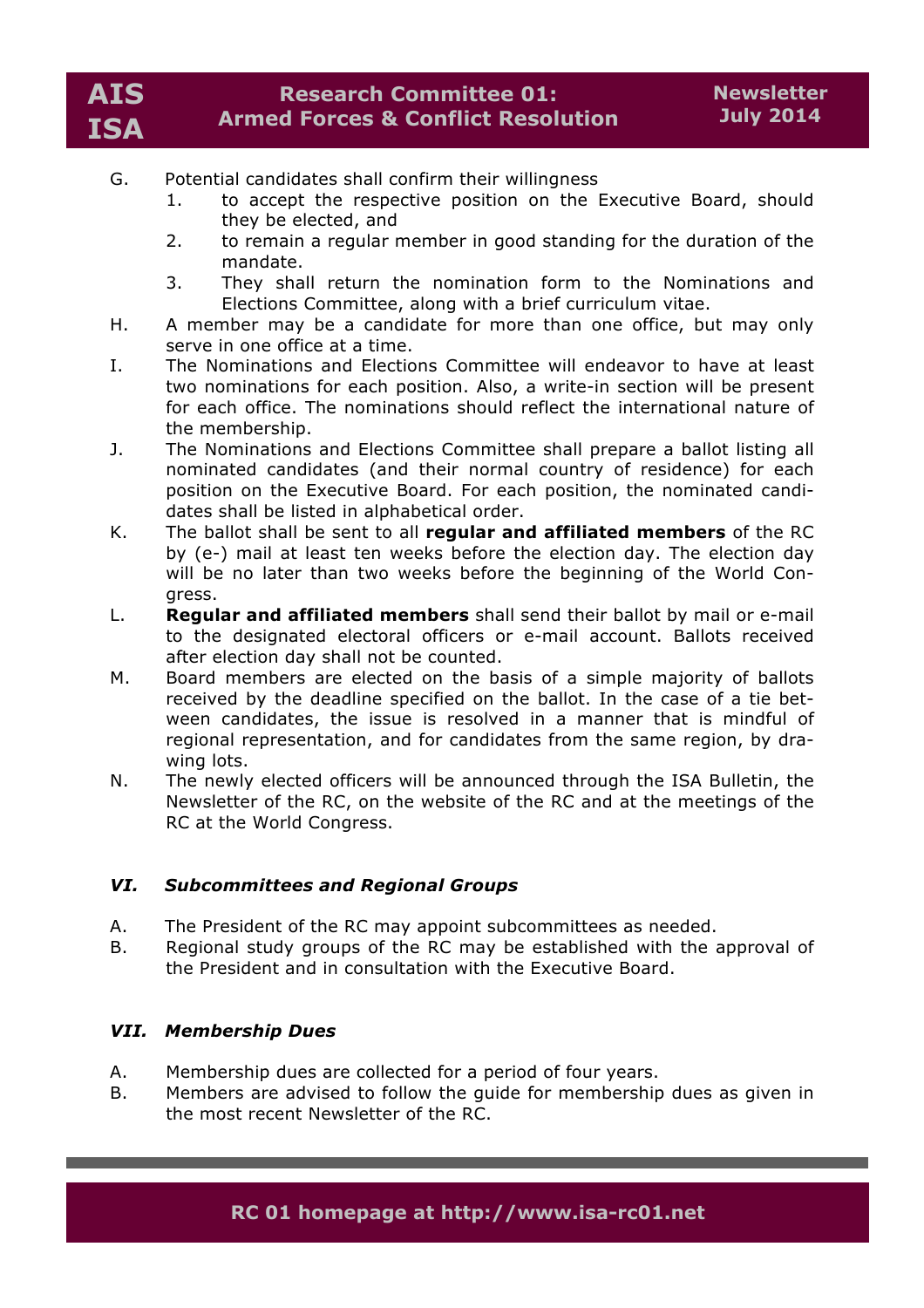C. Currently, the dues range from 10 to 50,- USD depending on status and country of residence (as defined by the ISA country Categories A, B and  $C)$ :

| Members of Category A countries                | 50,- USD |  |  |  |  |          |
|------------------------------------------------|----------|--|--|--|--|----------|
| Student members of Category A countries        |          |  |  |  |  | 25,- USD |
| Members of Categories B and C countries        |          |  |  |  |  | 25,- USD |
| Student members of Categories B and C 10,- USD |          |  |  |  |  |          |
| countries                                      |          |  |  |  |  |          |

D. Membership dues may be amended at the regular Business Meeting(s).

## *VIII. Methods of Payment*

- A. Regular members may pay RC dues either directly to the Executive Secretary who runs a bank account on behalf of the RC, or, in conjunction with ISA dues, to the ISA Secretariat in Madrid.
- B. Affiliated members shall pay RC dues directly to the Executive Secretary.

## *IX. Amendments*

- A. Any proposal for amendments to the Statutes may be made by any member of Executive Board, or by any five members in good standing of the RC.
- B. Such a proposal must be received by the President AND the Executive Secretary at least eight months before the World Congress.
- C. The proposal will be circulated among all members of the RC, together with an explanation of its rationale, at least four months before the next World Congress.
- D. The Executive Board will be entitled to propose amendments, to be circulated at least two months before the World Congress.
- E. The proposed amendments will be put to the Business Meeting, and adopted if approved by a two-thirds majority of those present at the Business Meeting. In exceptional cases, e.g. if the number of members attending the Business Meeting is less than 15, the proposed amendments may be decided upon by an (e-)mail voting.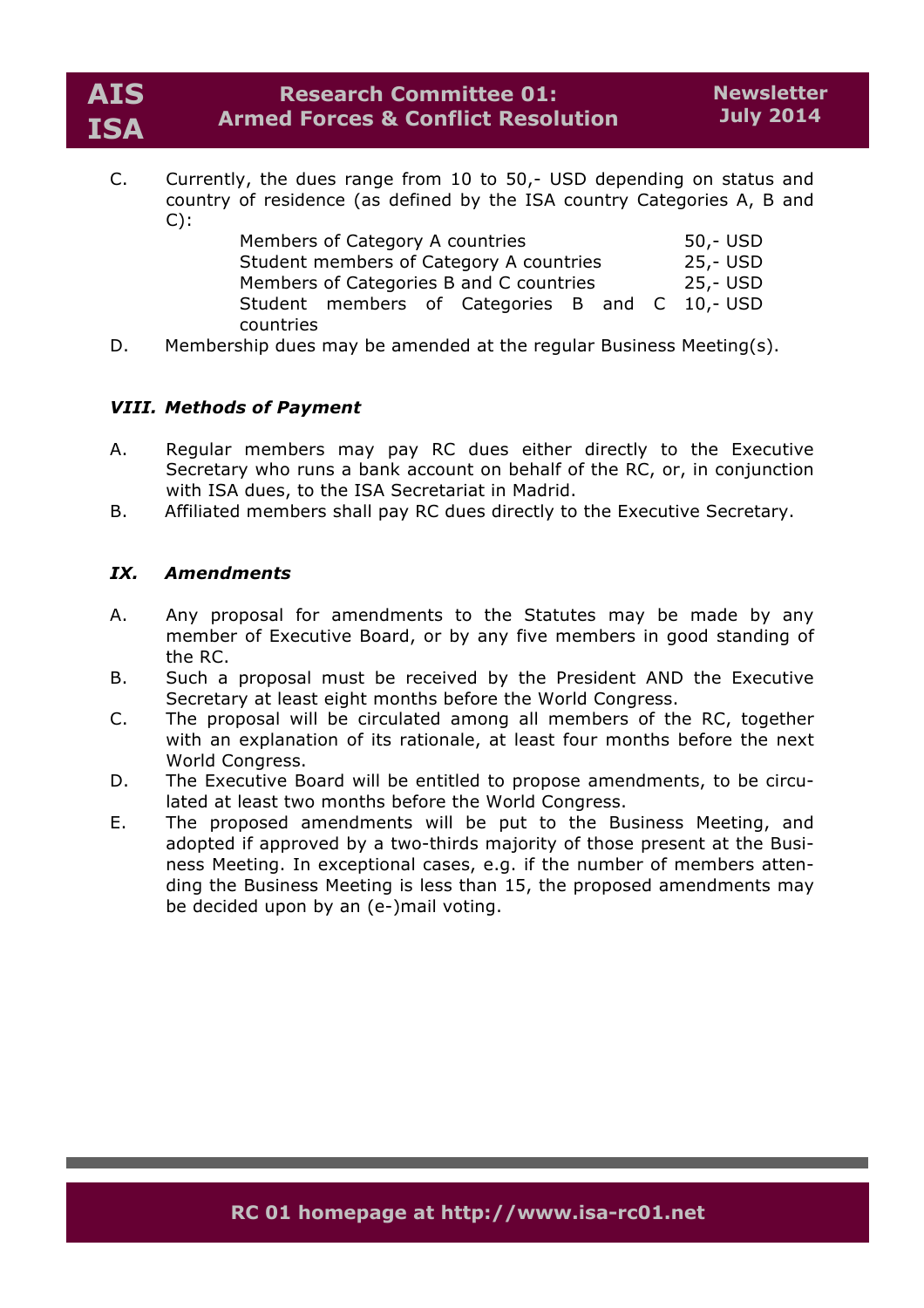

### **RC 01 BOARD ELECTIONS**

Just prior to the ISA World Congress in Yokohama we finished this year's Board Elections of RC 01. The Nominations and Elections Committee has called for nominations earlier this year and has then asked the nominees whether they would accept their nomination. Those nominees who did so have then become part of the ballots. These, then, are the election results:

Number of voting members: 21

## **President:**

Nominee: Christian Leuprecht (Canada)

Votes: 16

#### **Christian Leuprecht is elected President of RC 01.**

#### **Vice-Presidents:**

Nominees: Giuseppe Caforio (Italy) Helena Carreiras (Portugal) Irina Goldenberg (Canada) Doo-Seung Hong (South Korea) Bandana Purkayastha (USA) Orna Sasson-Levy (Israel) Tibor Svircsev-Tresch (Switzerland)

Votes: Giuseppe Caforio (7) Helena Carreiras (12) Irina Goldenberg (9) Doo-Seung Hong (10) Bandana Purkayastha (4) Orna Sasson-Levy (6) Tibor Svircsev-Tresch (10)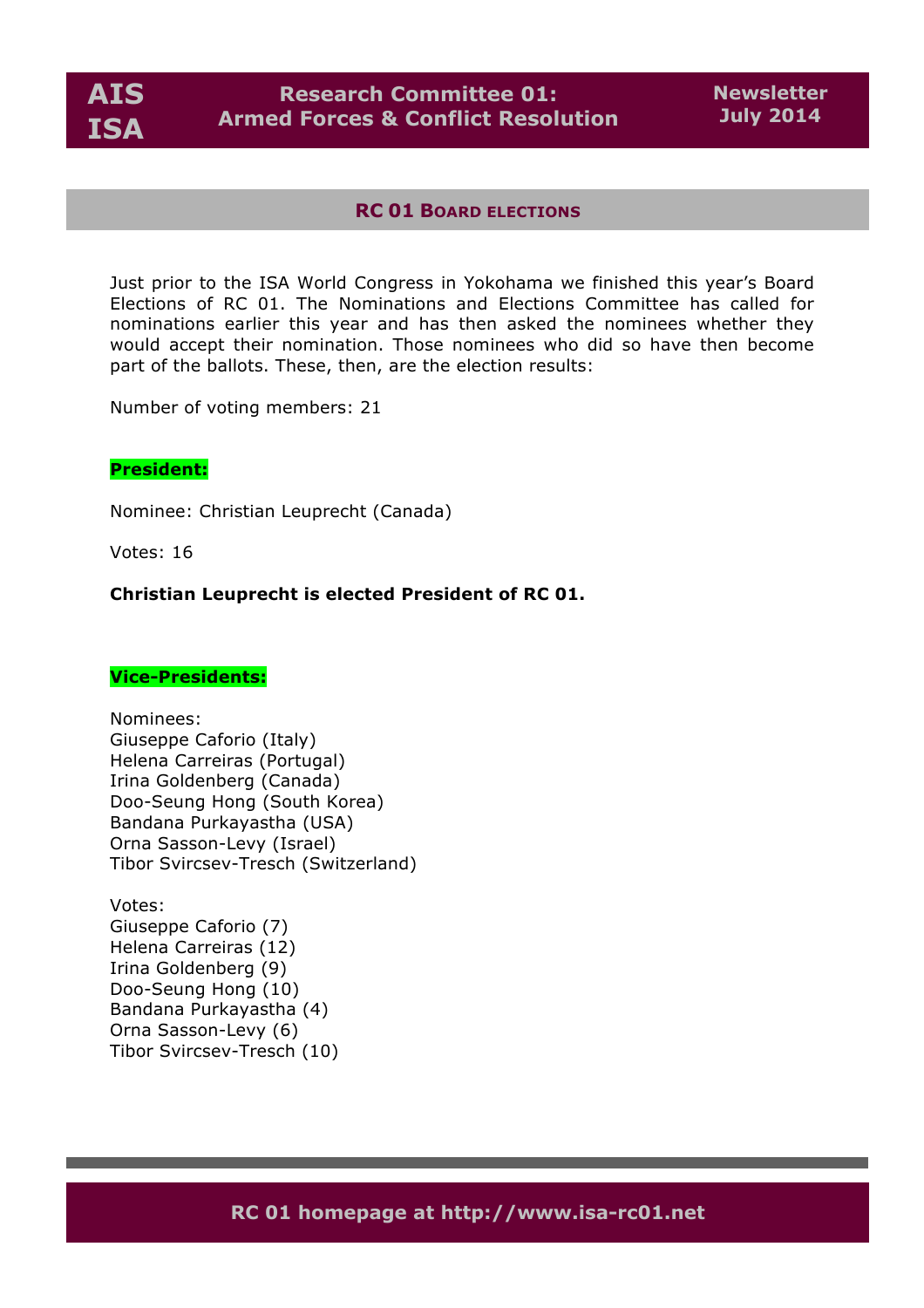

**Helena Carreiras (Portugal), Doo-Seung Hong (South Korea), and Tibor Svircsev-Tresch (Switzerland) are elected Vice-Presidents of RC 01.**

### **Executive Secretary:**

Nominee: Uros Svete (Slovenia)

Votes: 17

**Uros Svete (Slovenia) is elected Executive Secretary of RC 01.**

#### **Executive Committee:**

Nominees: Abu Bah (USA) Giuseppe Caforio (Italy) Helena Carreiras (Portugal) Celso Castro (Brazil) Irina Goldenberg (Canada) Omar Gutierrez (Chile) Lindy Heinecken (South Africa) Doo-Seung Hong (South Korea) Hitoshi Kawano (Japan) Christian Leuprecht (Canada) Leena Parmar (India) Delphine Resteigne (Belgium) Vladimir Rukavishnikov (Russia) Orna Sasson-Levy (Israel) Joseph Soeters (Netherlands) Tibor Svircsev-Tresch (Switzerland)

Votes: Abu Bah (6) Giuseppe Caforio (9) Helena Carreiras (13) Celso Castro (8) Irina Goldenberg (11) Omar Gutierrez (8) Lindy Heinecken (11)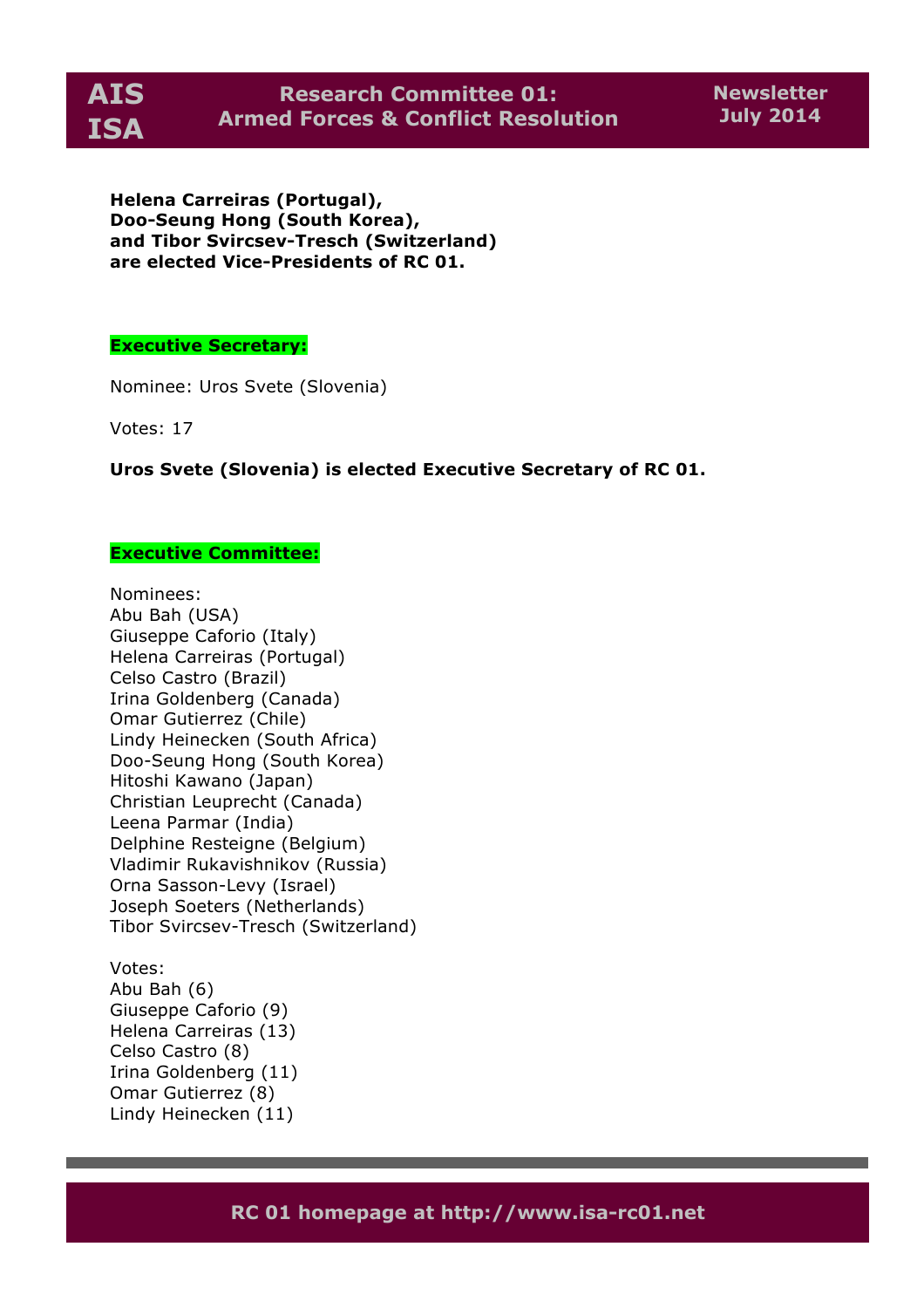

Doo-Seung Hong (8) Hitoshi Kawano (6) Christian Leuprecht (5) Leena Parmar (7) Delphine Resteigne (14) Vladimir Rukavishnikov (6) Orna Sasson-Levy (9) Joseph Soeters (10) Tibor Svircsev-Tresch (10)

**Since Christian Leuprecht, Helena Carreiras, Doo-Seung Hong and Tibor Svircsev-Tresch have been elected (Vice-)President(s), the new members of the Executive Committee are: Delphine Resteigne (Belgium), Irina Goldenberg (Canada), Lindy Heinecken (South Africa), Joseph Soeters (Netherlands), Giuseppe Caforio (Italy), Orna Sasson-Levy (Israel), Celso Castro (Brazil), and Omar Gutierrez (Chile).**

Congratulations to all members of the new Board of RC 01!!!

Julius Hess & Gerhard Kuemmel The Nominations and Elections Committee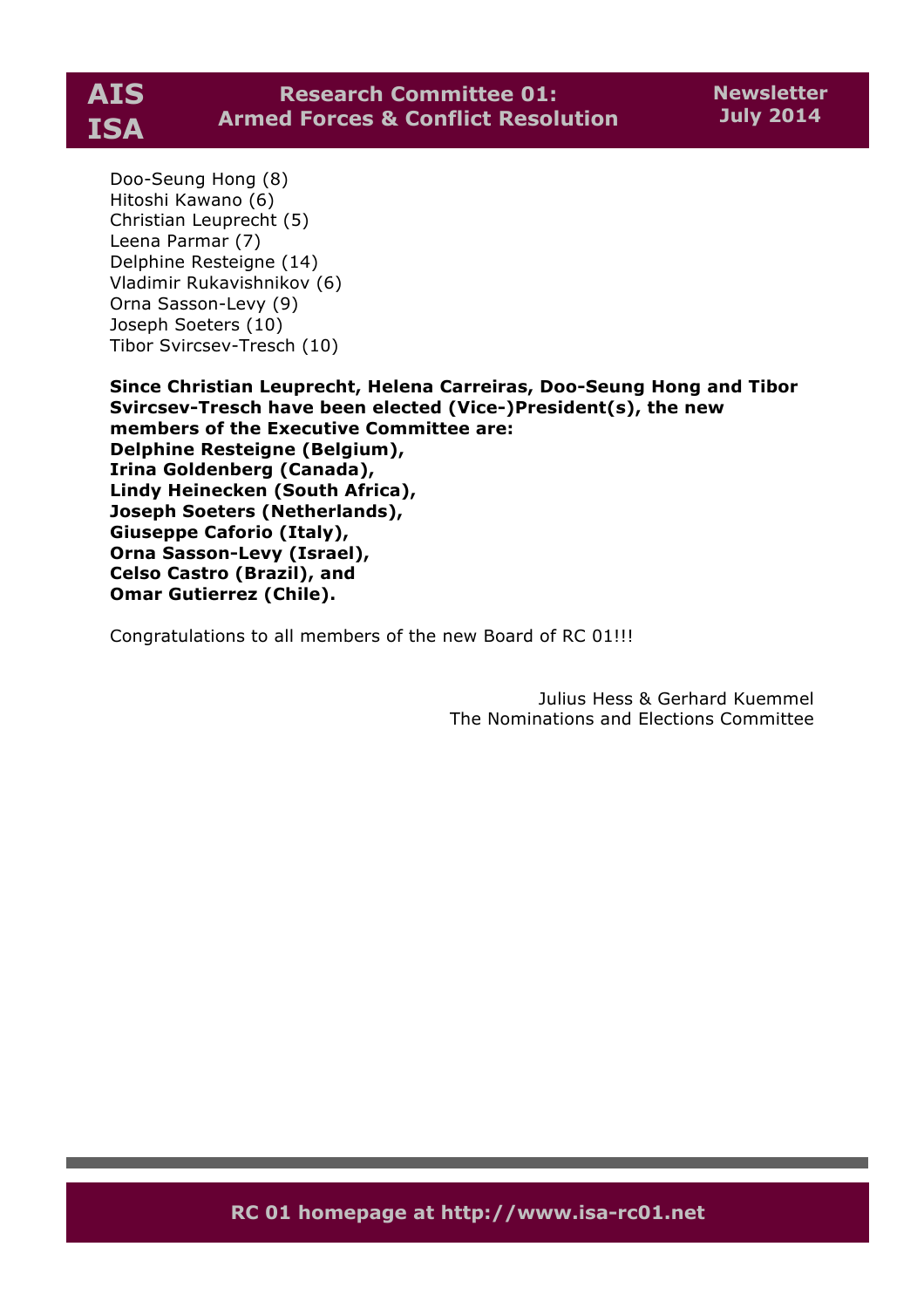

## **CALLS FOR PAPERS**

### **1.** *Special Issue of the "Turkish Journal of Sociology" on Military Sociology*

#### **Deadline for Article Submission March 31, 2015**

The *Turkish Journal of Sociology* wishes to publish its first issue devoted to military sociology. First published in 1917, The *Turkish Journal of Sociology* is a publication of the Department of Sociology of the Istanbul University Faculty of Letters, the first and leading sociology department in Turkey. The *Turkish Journal of Sociology* is a peer-reviewed, biannually published journal (see the website at: http://journals.istanbul.edu.tr/iusosyoloji)

Modern militaries have undergone considerable change in recent decades. This is a reflection of dramatic changes in society, including changes in inter- and intrastate politics, public opinion, civil-military relations, demographics, and both short-and long-term military engagements around the world. Within Turkey, issues surrounding the military have received considerable attention in the political science, military history, and military science arenas. However, amid the quickly changing contexts in which its military operates, in tandem with its importance domestically and internationally, Turkey remains an understudied country in the field of military sociology studies.

The special issue of *The Turkish Journal of Sociology*, dedicated to military sociology, is scheduled for publication in December of 2015. We welcome manuscripts that use a variety of levels of analysis and methodologies, apply different theoretical orientations, and explore diverse socio-demographic foci in relation to the military institution, military service, and/or civil-military relations. Articles will be selected for publication based on topical relevance, clarity of argument, and level of significance and contribution to the field of military sociology.

Topics may include, but are not restricted to: Development of military sociology in non-western countries Military Sociology in Turkey Scientific research methods in military sociology Citizenship and compulsory military service Military manpower and recruiting The future of the Army profession Compulsory military service in Turkey vs. an all-volunteer force or other alternative models Civilians and the military The relationship between the military and social institutions: law, religion, econo-

my, media, family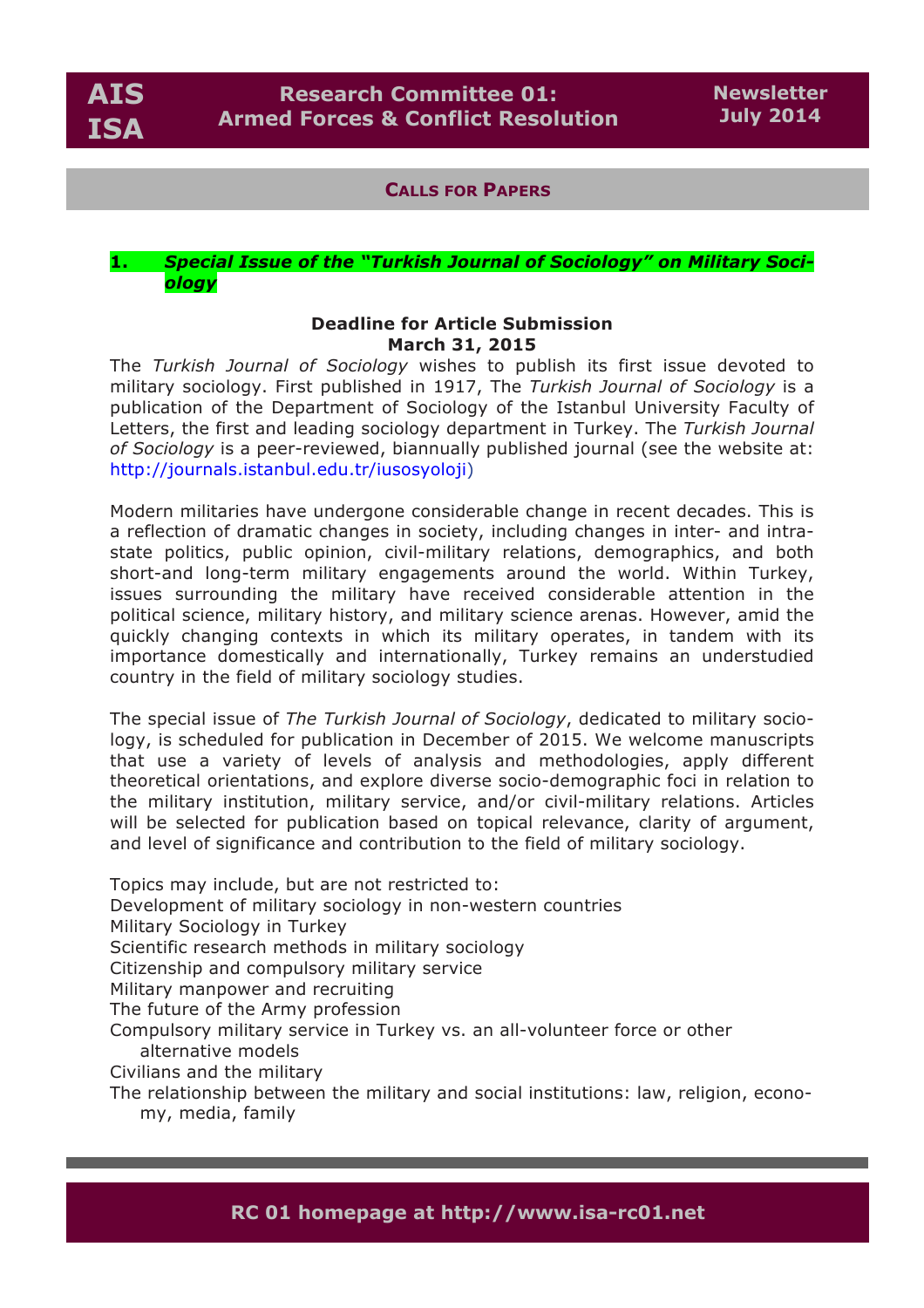**AIS ISA**

# **Research Committee 01: Armed Forces & Conflict Resolution**

Theories of Civil-Military Relations Contemporary issues in civil-military relations

Military and the family Women & ethnic minorities in the military New missions and roles for the military in transnational operations Peacekeeping operations The war against terror

Manuscripts should be submitted electronically in English to Ryan Kelty, Ph.D., who will be guest editing this special issue, and in Turkish to Adem Baspinar at rkelty2@washcoll.edu and adembaspinar@gmail.com, respectively. **Subject heading for the email when submitting a manuscript should read, "Manuscript Submission for Special Issue of the Turkish Journal of Sociology."** Electronic submissions should be sent as email attachments in either .doc or .docx format. Work submitted for potential inclusion in this Special Issue must be a complete manuscript that adheres to the Turkish Journal of Sociology's **submission requirements, which may be found on the journal's official website:**

http://journals.istanbul.edu.tr/iusosyoloji/about/submissions.

### **Contact information**

(1) Ryan Kelty, Ph.D. Department of Sociology Washington College, Chestertown, MD 21620, USA Contact Information: rkelty2@washcoll.edu

(2) Adem Baspinar Department of Sociology Kırklareli University, Kavakli, Kirklareli 39000, Turkey Contact Information: adembaspinar@gmail.com

### **MEMBERSHIP AND FINANCIAL ISSUES**

## **1. General**

Has your institutional affiliation, your address, your phone or fax number, or you email address changed in the recent past? If so, please send this information to

**RC 01 homepage at http://www.isa-rc01.net**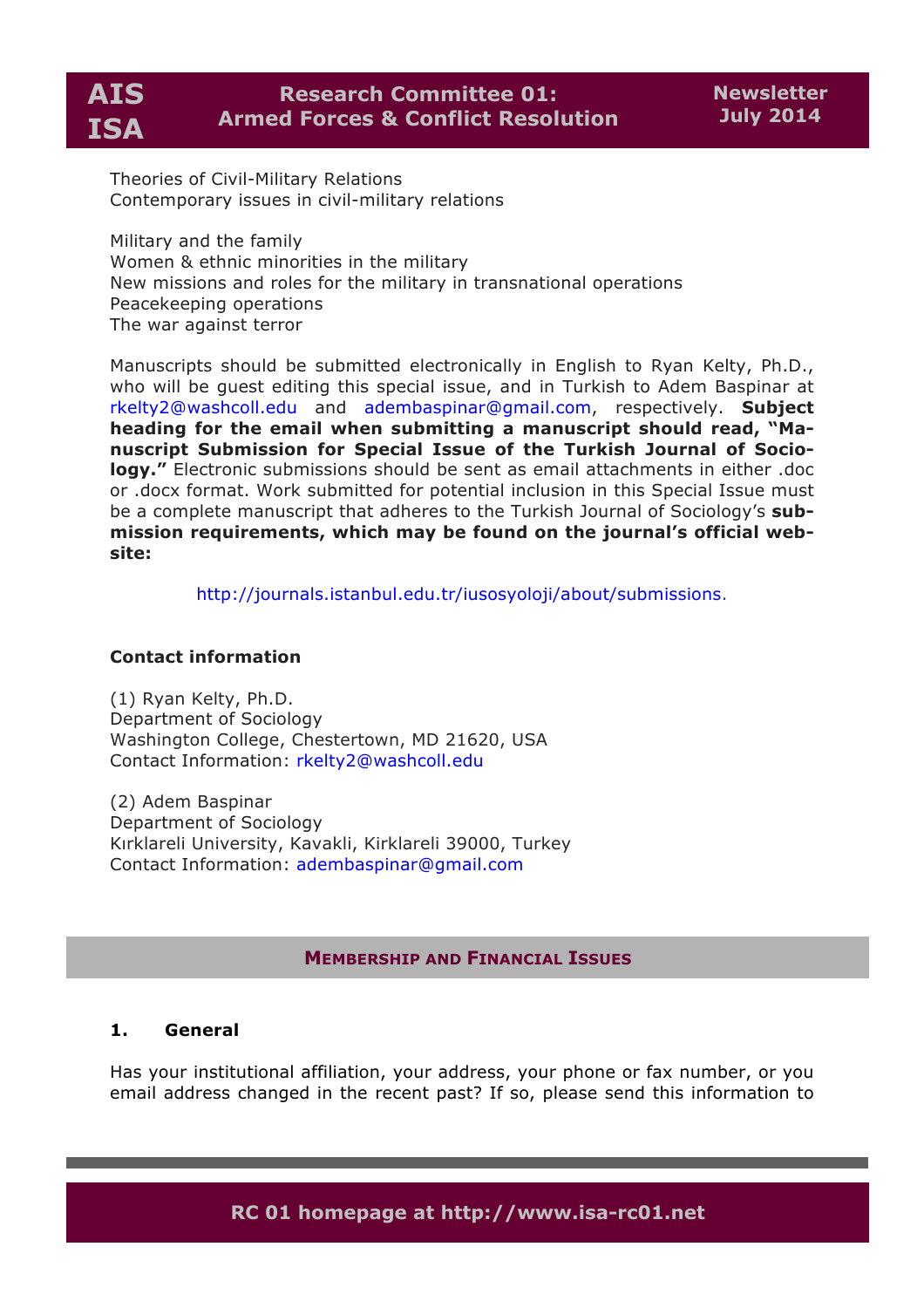the Executive Secretary in order to update the list of RC 01 members. Or send Uros an email (uros.svete@fdv.uni-lj.si).

Please check whether your RC 01 membership will be running out soon and renew your membership in time. In case you are not sure about your membership status, please contact the Executive Secretary.

## **2. How to Become a Member**

- (A) If you want to become a member of our Research Committee only, please contact our Executive Secretary (uros.svete@fdv.uni-lj.si).
- (B) If you want to become a member of both RC 01 and its mother organization, the International Sociological Association (ISA), please contact the ISA (online at: https://secured.com/~f3641/formisa.htm; or by email: isa@isa-sociology.org; or by fax: +34-91352-4945) or our Executive Secretary (uros.svete@fdv.uni-lj.si).

## **3. Dues**

The dues for a four year period are at least  $10, -$  US \$ and at the most  $50, -$  US \$. The amount will be left to each colleague's own estimation. As a guide the following is recommended:

| Students                                       | 25,- US \$ |
|------------------------------------------------|------------|
| Students of third world countries              | 10,- US \$ |
| Established academics                          | 50,- US \$ |
| Established academics of third world countries | 25,- US \$ |

### **4. Methods of Payment**

(A) Pay RC 01 dues to ISA Secretariat in Madrid when ISA dues are paid.

(B) Transfer RC 01 dues to the Executive Secretary to the following bank account:

> Svete, Uros (RC 01) IBAN: SI56 0232 0162 7192 659 SWIFT(BIC): LJBASI2X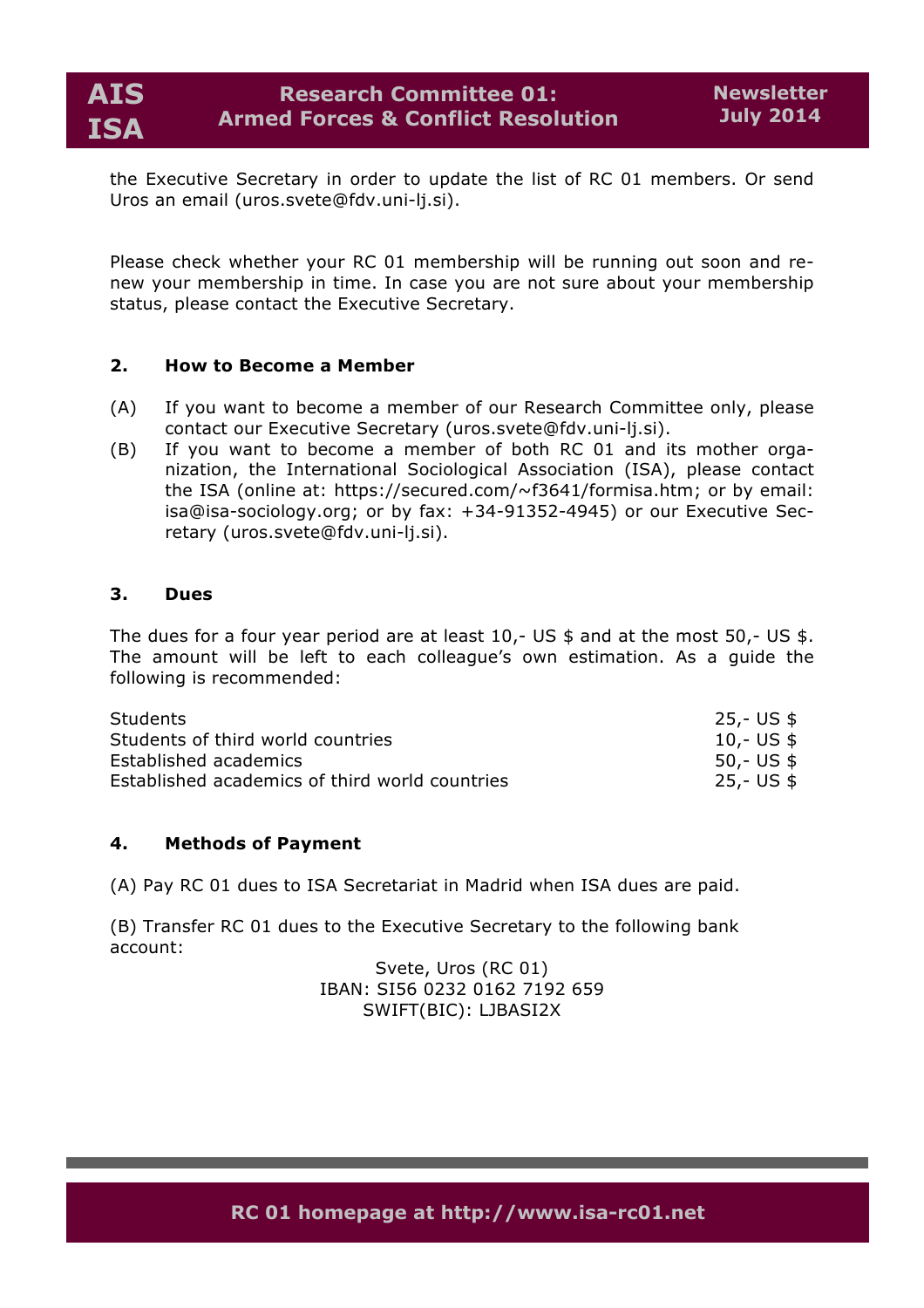## **5. ISA Membership**

ISA membership fees cover a four-year period and include a subscription to either *International Sociology* or *Current Sociology*. Membership fees are divided into three categories, A, B and C, according to the GNP of countries.

| Category A:<br>Regular membership:<br>Student rate: | $255,-US$ \$<br>120,- US \$   |
|-----------------------------------------------------|-------------------------------|
| Category B:<br>Regular membership:<br>Student rate: | $105 - US$ \$<br>$50 - US$ \$ |
| Category C:<br>Regular membership:<br>Student rate: | $25 - US$ \$<br>$15 - US$ \$  |

You may also become a Supporting Member of the ISA (400,- US \$). In addition, there is the category of a Life Member of the ISA if you are aged 60 plus (300 US \$). For further information, including a table of countries by categories, see the ISA web page: **http://www.ucm.es/info/isa**

## **CURRENT RC 01 OFFICERS**

**President:** Christian Leuprecht, Canada

**Executive Secretary** Uros Svete, Slovenia

#### **Vice-Presidents**

Helena Carreiras (Portugal), Doo-Seung Hong (South Korea), Tibor Svircsev-Tresch (Switzerland)